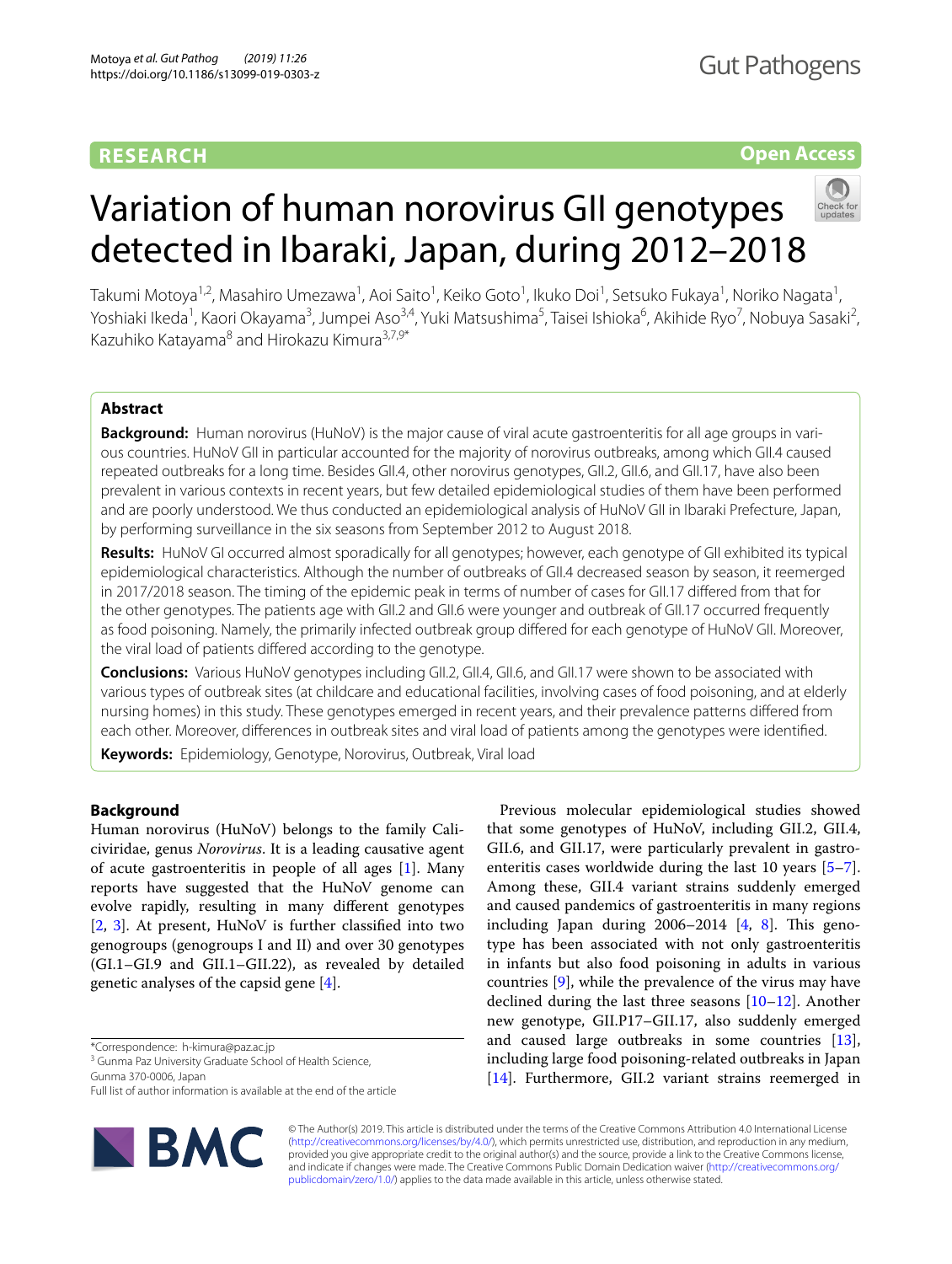| Table 1 Detected viruses in this study |           |           |                |           |           |           |              |                 |  |
|----------------------------------------|-----------|-----------|----------------|-----------|-----------|-----------|--------------|-----------------|--|
| Season                                 | 2012/2013 | 2013/2014 | 2014/2015      | 2015/2016 | 2016/2017 | 2017/2018 | <b>Total</b> | <b>Rate (%)</b> |  |
| <b>Samples</b>                         | 560       | 876       | 842            | 694       | 908       | 708       | 4,588        |                 |  |
| NoV GI                                 | 36        | 40        | 129            | 18        | 3         | 18        | 244          | 5.3             |  |
| NoV GII                                | 268       | 471       | 347            | 332       | 631       | 388       | 2,437        | 53.1            |  |
| GII.2                                  | 35        |           |                | 35        | 493       | 112       | 683          | 14.9            |  |
| GII.4                                  | 186       | 262       | 187            | 108       | 53        | 234       | 1,030        | 22.4            |  |
| GII.6                                  | 15        | 161       | $\overline{4}$ |           | 13        |           | 200          | 4.4             |  |
| GII.17                                 |           | 19        | 96             | 108       | 34        | 21        | 279          | 6.1             |  |
| Other GII                              | 31        | 22        | 59             | 74        | 38        | 21        | 242          | 5.3             |  |

RVA 28 36 5 50 7 7 133 2.9 SaV 20 13 37 51 16 62 199 4.3 AdV 1 12 7 8 9 16 53 1.2 AstV 3 9 0.2

<span id="page-1-0"></span> $Table$ 

*RVA* rotavirus group A, *SaV* sapovirus, *AdV* adenovirus, *AstV* astrovirus

the 2016/2017 season and caused pandemics in various countries including Germany, China, and Japan [[15](#page-13-12)[–17](#page-13-13)]. However, there is still no comprehensive understanding of the local molecular epidemiology of HuNoV in Japan.

Therefore, we studied the relationships between the prevalent NoV genotypes associated with gastroenteritis outbreaks and epidemiologic data in Ibaraki Prefecture, Japan, during the 2012–2018 seasons to better understanding the molecular epidemiology in a domestic area.

#### **Results**

# **Relationships among HuNoV genotype, season, patient age, and outbreak site of infection**

A total of 4588 clinical fecal specimens collected from September 2012 to August 2018 were examined to detect HuNoV (Table [1\)](#page-1-0). Among these, HuNoV GI was detected in 244 specimens (around 5% of all specimens) and HuNoV GII in 2437 (around 53%). Detailed data on the seasonal variations, detected genotypes, and the outbreak site are shown in Tables [2](#page-2-0) and [3](#page-3-0) and Fig. [1](#page-4-0). First, during the 2012–2015 seasons, GII.4 was detected in many cases in all patient sites, including outbreaks at childcare (0–6 years old), educational facilities (6–15 years old), and elderly nursing homes, and cases involving food poisoning. The GII.2 was the main genotype detected in outbreaks at childcare and educational facilities in the 2016/2017 season. GII.6 was mainly detected in the 2013/2014 season in outbreaks at childcare and educational facilities. GII.17 was suddenly detected in outbreaks involving food poisoning from the 2014/2015 season. GII.4 reemerged and caused outbreaks at childcare and educational facilities during the 2017/2018 season. In addition, GII.2, GII.4, and GII.6 were detected during September–March, whereas GII.17 was detected during January–April (Fig. [1](#page-4-0)). Finally, the GI virus was mainly detected in the 2014/2015 season from outbreaks at childcare and educational facilities and from cases involving food poisoning (Table [2](#page-2-0)). Moreover, unlike GII virus, GI virus was sporadically detected throughout the seasons (Fig.  $1$ ). These results suggest that various types of HuNoV were associated with the outbreaks of gastroenteritis in Ibaraki Prefecture.

# **Relationships among age, viral load, and HuNoV genotype in the fecal specimens**

In the present study, we analyzed the relationships among age, viral load, and HuNoV genotype in the fecal specimens. The ages of the patients were significantly lower in whom GII.2 and GII.6 were detected than in whom GI, GII.4, and GII.17 were detected. Moreover, the age of patients in whom GII.6 was detected was signifcantly lower than for GII.2 (Table [4](#page-5-0)). We also analyzed the viral loads for some genotypes, including GI, GII.2, GII.4, GII.6, and GII.17, using real-time (RT)-PCR in the fecal specimens (Table [5](#page-5-1)). The HuNoV genome copy numbers of GII.2 were signifcantly higher than that of GI, GII.4, GII.6, and GII.17. These results suggested that the patients with GII.2 excreted more viruses than those infected with viruses of other genotypes.

#### **Phylogeny of the detected HuNoV viruses**

We performed a phylogenetic analysis based on the *VP1* gene sequences of GI and genotypes of GII; GII.2, GII.4, GII.6, and GII.17 using the maximum likelihood (ML) method (Fig. [2](#page-6-0)a–e). First, 7 genotypes of GI virus such as GI.2, 3, 4, 5, 6, 7, and 9 were detected in this study (Fig.  $2a$ ). The tree of the genotype GII.2 formed three major clusters (Fig. [2b](#page-6-0)). GII.2 strains belonging to Clusters 1 and 2 were the main ones detected during the last two seasons. In the present tree, GII.2 virus detected in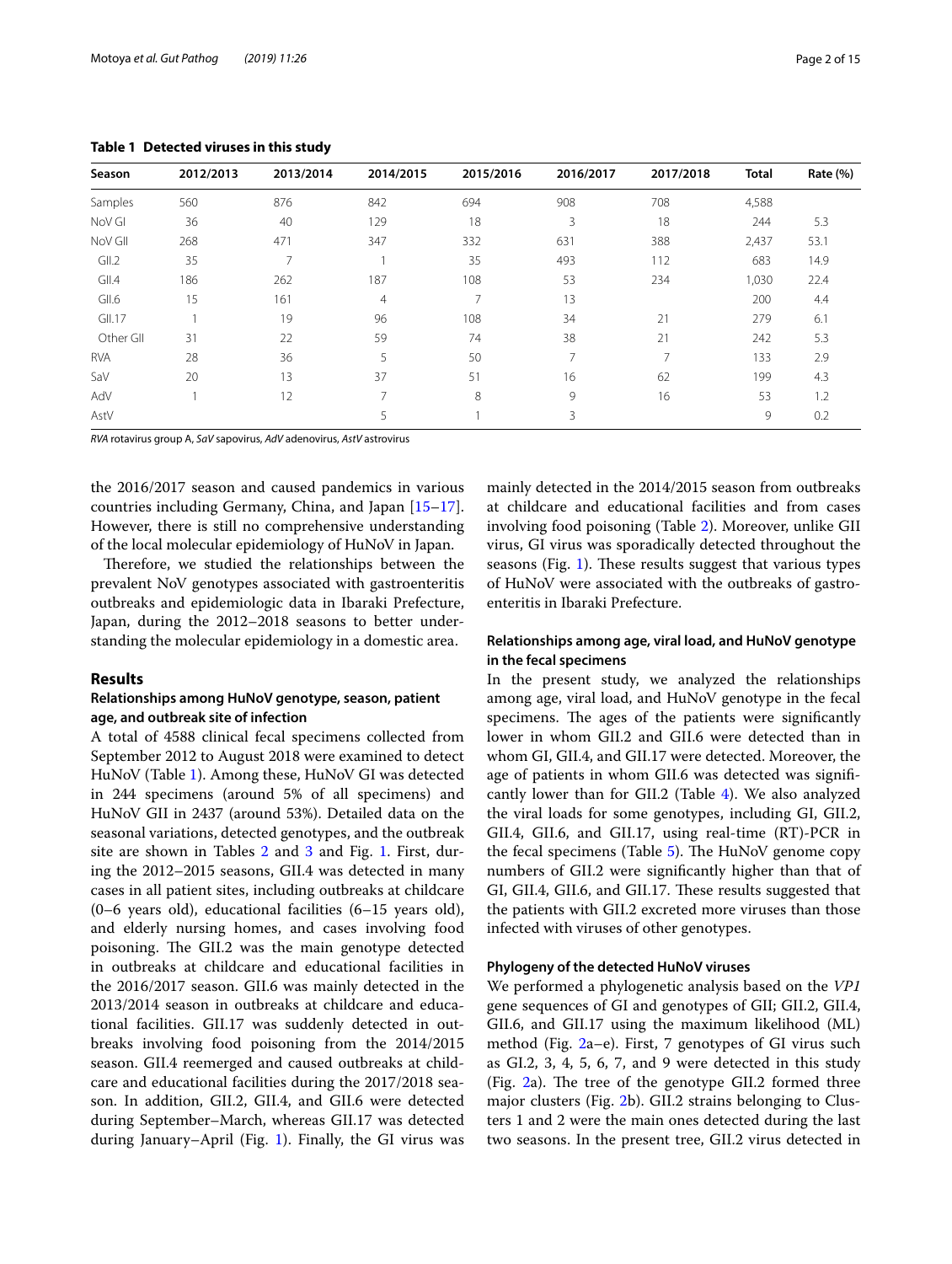| Season              | 2012/2013      | 2013/2014      | 2014/2015      | 2015/2016      | 2016/2017      | 2017/2018      | <b>Total</b>   |
|---------------------|----------------|----------------|----------------|----------------|----------------|----------------|----------------|
| Gl                  | 13             | 11             | 29             | $\overline{7}$ | $\overline{3}$ | $\sqrt{4}$     | 67             |
| $\subset$           | $\,$ 6 $\,$    | $\overline{4}$ | 13             | $\overline{4}$ |                | $\overline{2}$ | 29             |
| F                   | $\overline{7}$ | $\overline{7}$ | 13             | $\overline{3}$ | $\mathsf 3$    | $\mathbf 2$    | 35             |
| $\mathsf E$         |                |                | -1             |                |                |                | $\mathbf{1}$   |
| $\circlearrowright$ |                |                | $\overline{2}$ |                |                |                | $\sqrt{2}$     |
| GL2                 | $\mathbf{1}$   | 3              | 10             | 4              | $\circ$        | $\mathbb O$    | 18             |
| $\mathsf C$         | $\mathbf{1}$   | $\overline{2}$ | $\overline{4}$ | 2              |                |                | $\mathsf 9$    |
| $\mathsf F$         |                |                | 5              | $\overline{2}$ |                |                | 8              |
| $\mathsf E$         |                |                |                |                |                |                |                |
| $\circ$             |                |                | $\mathbf{1}$   |                |                |                | $\overline{1}$ |
| GL3                 | $\overline{4}$ | $\overline{2}$ | 17             | $\overline{c}$ | $\mathbf 0$    | $\overline{2}$ | $27\,$         |
| $\mathsf C$         |                |                | 8              | $\overline{2}$ |                | 1              | $11$           |
| $\mathsf F$         | $\overline{4}$ | $\overline{2}$ | 7              |                |                | $\mathbf{1}$   | 14             |
| $\mathsf E$         |                |                |                |                |                |                | $\mathbf{1}$   |
| $\bigcirc$          |                |                |                |                |                |                | 1              |
| GL4                 | $\mathbb O$    | 3              | 1              | $\mathbb O$    | $\mathbb O$    | 1              | 5              |
| $\subset$           |                |                |                |                |                |                | 1              |
| $\mathsf F$         |                | 3              | 1              |                |                |                | $\overline{4}$ |
| $\mathsf E$         |                |                |                |                |                |                |                |
| $\circ$             |                |                |                |                |                |                |                |
| GL6                 | $\overline{7}$ | $\overline{2}$ | $\mathbf 0$    | $\mathbf{1}$   | $\mathbf 0$    | $\mathbf 0$    | $10$           |
| $\subset$           | 5              |                |                |                |                |                | 6              |
| F                   | $\overline{2}$ |                |                | $\mathbf{1}$   |                |                | 4              |
| Ε                   |                |                |                |                |                |                |                |
| $\circ$             |                |                |                |                |                |                |                |
| Other Gl            | $\mathbf{1}$   |                | 1              | $\mathbb O$    | $\mathbf{3}$   | $\mathbf{1}$   | $\overline{7}$ |
| $\subset$           |                |                | $\mathbf{1}$   |                |                |                | $\overline{2}$ |
| F                   | $\mathbf{1}$   |                |                |                | 3              | $\mathbf{1}$   | 5              |
| F                   |                |                |                |                |                |                |                |

<span id="page-2-0"></span>**Table 2 Detected genotypes of GI in each situation**

*C* childcare and educational facility, *F* food poisoning, *E* elderly nursing home, *O* others

O

the 2016/17 season were classifed into the Clusters 1 and 2, whereas the GII.2 virus mainly detected in the 2017/18 season were classified into Cluster 2. The GII.4 strains formed many clusters, although almost all of them were classifed into the Sydney 2012 type (Fig. [2c](#page-6-0)). Among them, the GII.4 virus detected during the 2012–2015 seasons were genetically identical with a GII.4 prototype strain (accession no. JX459908), whereas the virus detected in some cases during 2015–2018 seasons were genetically identical with another prototype GII.4 (accession no. LC160215). GII.6 strains formed three clear clusters. Among these, the strains detected in the 2013/2014 season belonged to Cluster 1, whereas the strains detected in the 2012/2013 season mainly belonged to Cluster 2 (Fig. [2](#page-6-0)d). Most GII.17 strains belonged to Cluster 1 (Kawasaki308 type), whereas some strains belonged to Cluster 2 (Kawasaki323 type) (Fig. [2](#page-6-0)e). In the present cases, we detected genotype GII.17 in some cases during the 2014–2018 seasons, and these strains were genetically identical with a prototype of GII.17 virus (Kawasaki 308 strain). These results suggest that various genotypes of GII viruses have been associated with a range of outbreaks in Ibaraki Prefecture.

# **Pairwise distance of the strains**

To analyze the genetic divergence of the present strains, we calculated the pairwise distances of the GI, GII.2, GII.4, GII.6, and GII.17 strains (Fig. [3a](#page-11-0)–e). First, the pairwise distance value among the GI strains was  $0.18 \pm 0.07$  (mean  $\pm$  standard deviation [SD]), and the intra-genotypic pairwise distance value was  $0.067 \pm 0.061$ (mean $\pm$ SD). The intra-genotypic pairwise distance value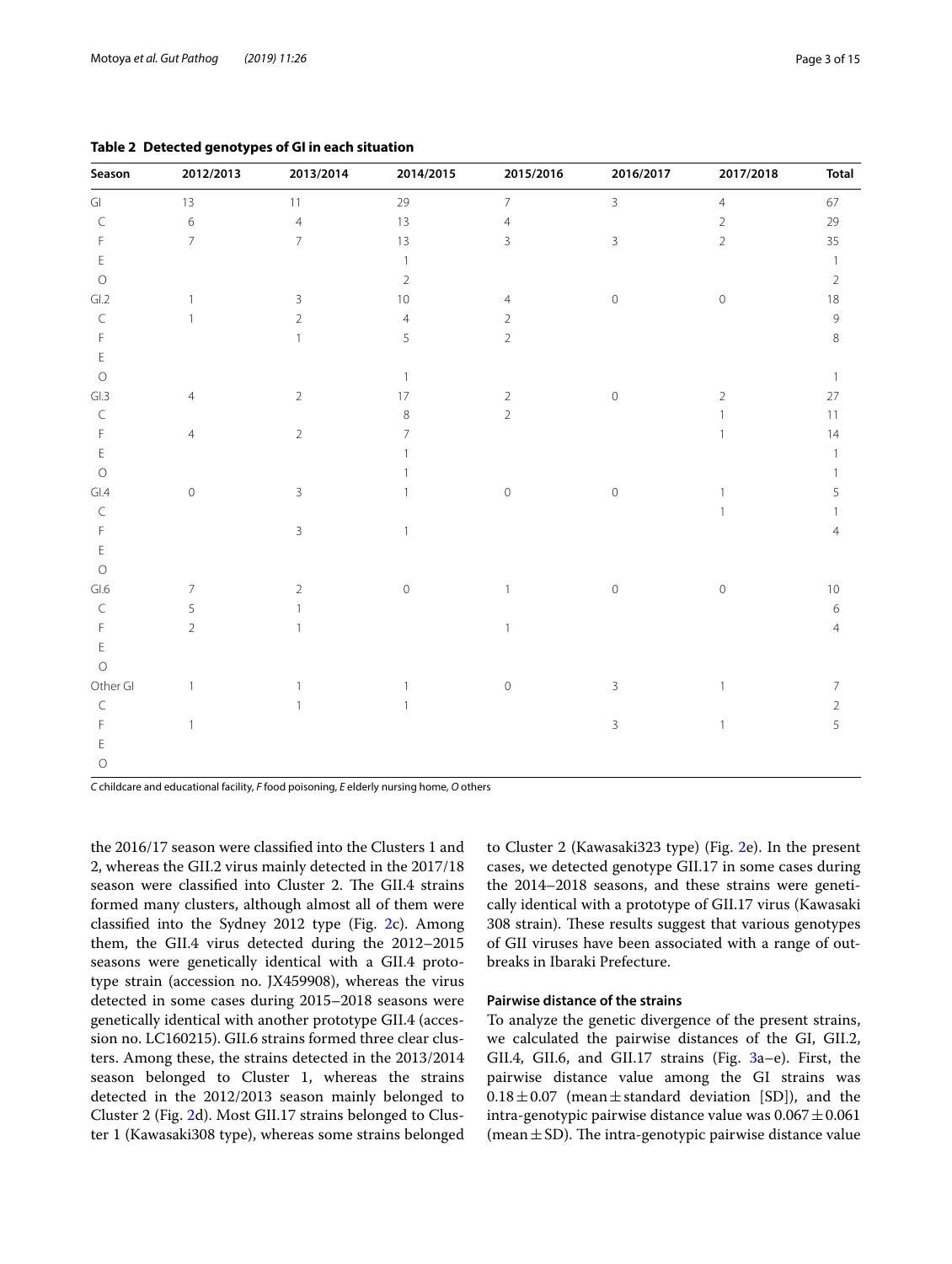| Season      | 2012/2013      | 2013/2014      | 2014/2015      | 2015/2016      | 2016/2017      | 2017/2018      | <b>Total</b>   |  |  |
|-------------|----------------|----------------|----------------|----------------|----------------|----------------|----------------|--|--|
| GII         | 85             | 122            | 92             | 83             | 189            | 89             | 660            |  |  |
| C           | 46             | 67             | 25             | 36             | 135            | 52             | 361            |  |  |
| F           | $\mathsf 9$    | 25             | 48             | 31             | 40             | 22             | 175            |  |  |
| Ε           | $20\,$         | $20\,$         | 11             | 12             | $\overline{4}$ | 8              | 75             |  |  |
| $\circ$     | 10             | $10$           | $\,$ 8 $\,$    | $\overline{4}$ | 10             | $\overline{7}$ | 49             |  |  |
| GII.2       | 9              | -1             | 1              | $\overline{7}$ | 152            | 27             | 197            |  |  |
| $\subset$   | 8              |                |                | $\overline{7}$ | 117            | 15             | 148            |  |  |
| $\mathsf F$ | 1              |                | 1              |                | 28             | 10             | 40             |  |  |
| $\mathsf E$ |                |                |                |                |                | $\mathbf{1}$   | $\overline{1}$ |  |  |
| $\bigcirc$  |                |                |                |                | $\overline{7}$ | $\overline{1}$ | 8              |  |  |
| GII.4       | 67             | 66             | 43             | 31             | 15             | 52             | 274            |  |  |
| $\subset$   | 31             | 21             | 10             | 9              | $\overline{7}$ | 33             | 111            |  |  |
| F           | $\overline{7}$ | 17             | 18             | 12             | $\overline{4}$ | 8              | 66             |  |  |
| Ε           | 20             | $20\,$         | 9              | 8              | 3              | $\overline{7}$ | 67             |  |  |
| $\circ$     | 9              | $\,8\,$        | 6              | $\overline{2}$ | 1              | $\overline{4}$ | 30             |  |  |
| GII.6       | $\overline{4}$ | 49             | 3              | $\overline{2}$ | $\overline{4}$ | $\mathbf 0$    | 62             |  |  |
| $\subset$   | 3              | 41             | $\mathbf{1}$   | $\overline{2}$ | $\overline{4}$ |                | 51             |  |  |
| F           |                | 6              | $\overline{2}$ |                |                |                | 8              |  |  |
| Ε           |                |                |                |                |                |                |                |  |  |
| $\circ$     |                | $\overline{2}$ |                |                |                |                | $\overline{3}$ |  |  |
| GII.17      |                |                | 29             | 33             | 11             | 7              | 82             |  |  |
| $\subset$   |                |                | 9              | 8              | 1              | $\overline{2}$ | 20             |  |  |
| F           |                | 1              | $17\,$         | 19             | 7              | $\mathsf 3$    | 48             |  |  |
| Ε           |                |                | $\sqrt{2}$     | $\overline{4}$ |                |                | $\overline{7}$ |  |  |
| $\circ$     |                |                | $\mathbf{1}$   | $\overline{2}$ | 2              | $\overline{2}$ | $\overline{7}$ |  |  |
| Other Gll   | 4              | 5              | 16             | 10             | 7              | 3              | 45             |  |  |
| C           | $\overline{4}$ | $\overline{4}$ | 5              | 10             | 6              | 2              | 31             |  |  |
| F           |                |                | 10             |                | 1              | $\mathbf{1}$   | 13             |  |  |
| E           |                |                |                |                |                |                |                |  |  |

O 1 1

<span id="page-3-0"></span>**Table 3 Detected genotypes of GII in each situation**

*C* childcare and educational facility, *F* food poisoning, *E* elderly nursing home, *O* others

of the present GII.2 was  $0.020 \pm 0.012$  (mean  $\pm$  SD), whereas that of the GII.4, GII6, and GII.17 values were  $0.021 \pm 0.010$  (mean  $\pm$  SD),  $0.046 \pm 0.036$  (mean  $\pm$  SD), and  $0.017 \pm 0.015$  (mean  $\pm$  SD), respectively. Overall, these genetic distances were relatively short within the same cluster. Thus, the results suggest that the strains analyzed here had not undergone wide genetic divergence.

# **Discussion**

In this study, we performed a molecular epidemiological study of HuNoV infection in Ibaraki Prefecture, Japan, during the 2012–2018 seasons. The main findings were as follows: (i) various HuNoV genotypes including GII.2, GII.4, GII.6, and GII.17 were associated with the outbreaks of gastroenteritis in Ibaraki Prefecture; (ii) the

GII.2-infected subjects showed a higher viral load in fecal specimens than those infected with viruses of other genotypes; and (iii) the detected strains had relatively low genetic divergence.

It has been reported that, although other GII genotypes were previously prevalent, GII.4 Den Haag 2006b suddenly emerged and caused pandemics in the 2006/2007 season [\[18](#page-13-14), [19](#page-13-15)]. Moreover, variants (Den Haag 2006b type, New Orleans 2009 type, and Sydney 2012 type) of the GII.4 caused many outbreaks up to the 2013/2014 season [\[8](#page-13-6)]. However, after the 2014/2015 season, not only was GII.4 prevalent but also other genotypes, such as GII.2 and GII.17, were associated with outbreaks [[13](#page-13-10), [20\]](#page-13-16). A possible reason for the alterations of the prevalent GII genotypes; is that acquired herd immunities due to large outbreaks may afect human population [\[6](#page-13-17), [21](#page-14-0), [22](#page-14-1)]. Overall, the identifed trends regarding the prevalent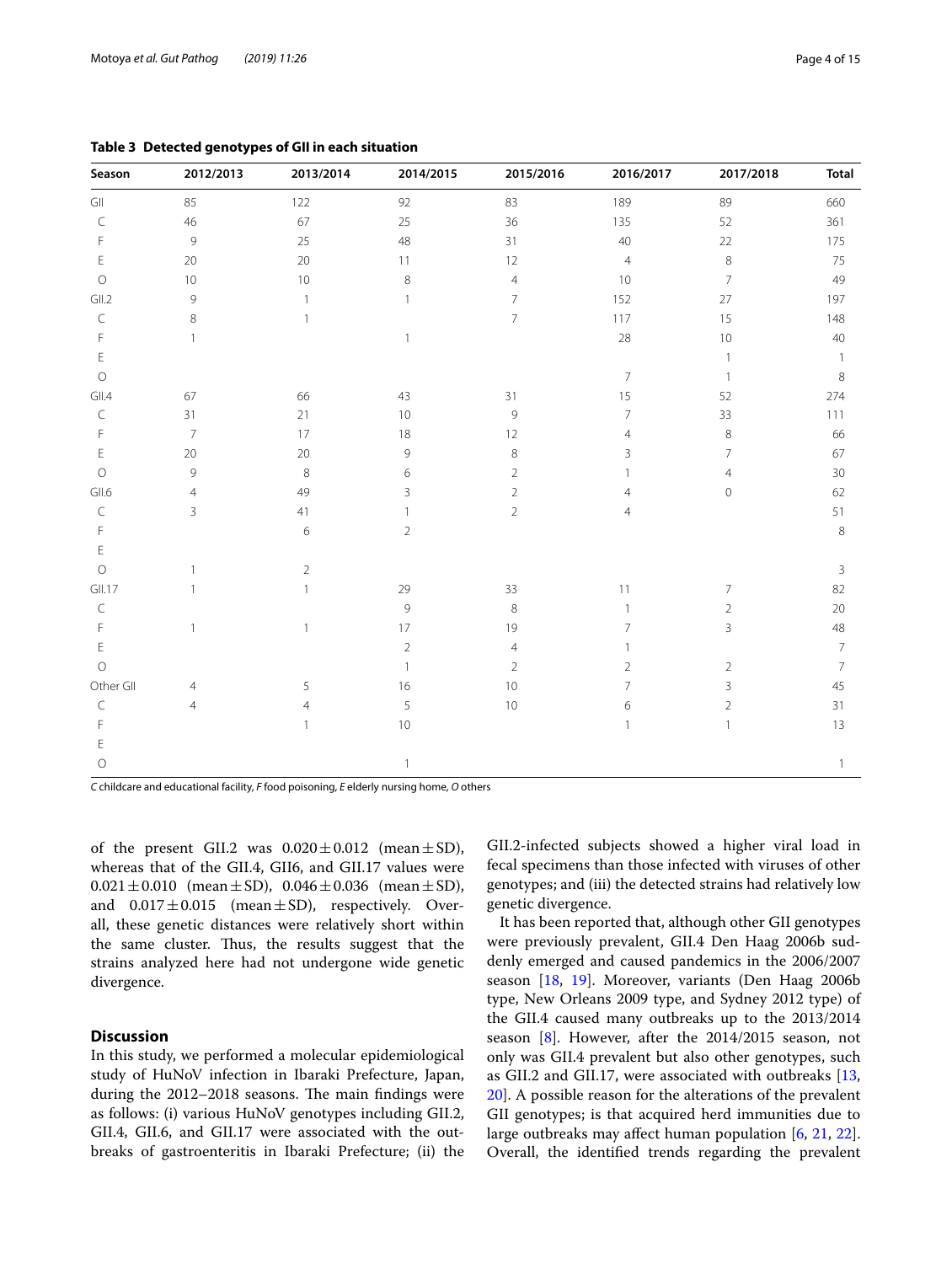

<span id="page-4-0"></span>**Fig. 1** Relationship between the occurrence of outbreaks for each genotype of NoV and the site of infection. The number of outbreaks of **a** GI, **b** GII.2, **c** GII.4, **d** GII.6, and **e** GII.17 is shown as a line graph. Blue indicates cases at childcare and educational facilities, red indicates cases involving food poisoning, orange indicates cases at elderly nursing homes, and green indicates others. The vertical axis shows the number of outbreaks, and the horizontal axis shows the season and month of appearance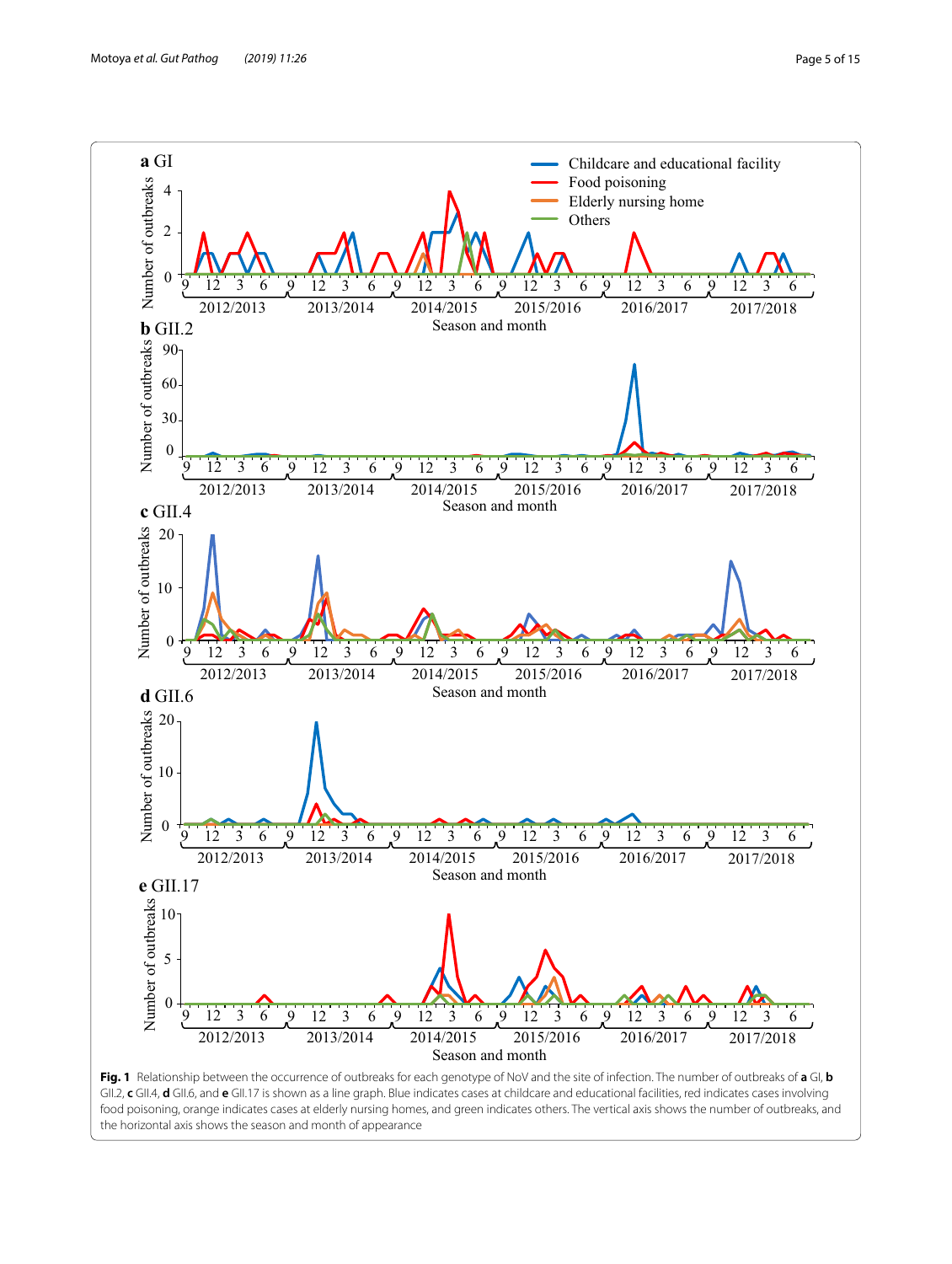|                      | * * * |                                                                                 |       |            |        |  |  |
|----------------------|-------|---------------------------------------------------------------------------------|-------|------------|--------|--|--|
|                      |       |                                                                                 | $* *$ |            |        |  |  |
|                      |       | * * *                                                                           |       |            |        |  |  |
|                      | * * * | * * *                                                                           | * * * | * * *      |        |  |  |
| Genotype             | GI    | GII.2                                                                           | GII.4 | GII.6      | GII.17 |  |  |
| Number of<br>samples | 244   | 683                                                                             | 1030  | <b>200</b> | 279    |  |  |
| $Mean \pm SD$        |       | $25.8 \pm 19.0$ $15.1 \pm 16.9$ $36.3 \pm 31.1$ $11.0 \pm 11.9$ $36.5 \pm 26.1$ |       |            |        |  |  |
| Median               | 21    |                                                                                 | 30    | 5.5        | 32     |  |  |

### <span id="page-5-0"></span>**Table 4 The patient age of each norovirus genotype**

The asterisks represent *p*-values as follows: \* *p*<0.05, \*\* *p*<0.01, \*\*\* *p*<0.001

# <span id="page-5-1"></span>Table 5 Viral load (log<sub>10</sub>) in the patient of each norovirus genotype

|                      |               | ∗             | $* *$<br>$* * *$ |               |               |  |  |
|----------------------|---------------|---------------|------------------|---------------|---------------|--|--|
|                      | * * *         | * * *         |                  |               |               |  |  |
| Genotype             | GI            | GII.2         | GII.4            | GII.6         | GII.17        |  |  |
| Number of<br>samples | 239           | 679           | 971              | 193           | 279           |  |  |
| $Mean \pm SD$        | $4.2 \pm 1.8$ | $5.0 \pm 1.5$ | $4.5 \pm 1.7$    | $4.5 \pm 1.7$ | $4.3 \pm 1.6$ |  |  |
| Median               | 4.7           | 5.3           | 4.7              | 5.0           | 4.7           |  |  |

The asterisks represent *p*-values as follows: \* *p*<0.05, \*\* *p*<0.01, \*\*\* *p*<0.001

genotypes in Ibaraki Prefecture are compatible with those in other reports [\[13,](#page-13-10) [17](#page-13-13), [23–](#page-14-2)[27](#page-14-3)].

Previous studies have demonstrated that the GII virus was frequently detected compared with the GI virus from the NoV infection [[28](#page-14-4)[–31](#page-14-5)], which was consistent with our results. In contrast, both the GI and GII virus genomes were detected in environmental water at equivalent frequencies using real-time RT-PCR [\[32](#page-14-6), [33](#page-14-7)] possibly due to the diference in stability between the GI and GII capsid proteins [\[34](#page-14-8)]. Indeed, Pogan et al. [[34\]](#page-14-8) showed that, unlike the GII.17 virus, the GI.1 virus may not be stable at high pH (over pH 8) using virus-like particles; however, this study did not examine the infectivity. We speculate that the stabilities of the virus particles between GI and GII viruses refect the infectivity of these viruses to humans.

The phylogenetic tree of GII.4 created here showed that almost all detected strains were of the Sydney 2012 type, although these strains formed many small clusters in the tree (Fig. [3](#page-11-0)c). Previous reports have suggested that GII.4 suddenly emerged and caused pandemics of gastroenteritis in the 2006/2007 season (Den Haag 2006b type) and that some GII.4 variants such as Osaka 2007, Apeldoorn 2007, New Orleans 2009, and Sydney 2012 were subsequently generated [[4,](#page-13-3) [35](#page-14-9)[–37](#page-14-10)]. Among these, Sydney 2012 type caused as many pandemics of gastroenteritis as Den Haag 2006b type  $[4, 35]$  $[4, 35]$  $[4, 35]$  $[4, 35]$ . The results suggested that the GII.4 Sydney variant was also associated with gastroenteritis outbreaks at childcare and educational facilities, in cases of food poisoning, and at elderly nursing homes. This finding is compatible with the previous reports [\[36](#page-14-11), [38\]](#page-14-12), which suggested that GII.4 was the most dominant type during the 2006–2014 seasons, whereas a small number of GII.2 were detected in this period [[20](#page-13-16), [39,](#page-14-13) [40](#page-14-14)]. However, GII.2 was the most prevalent type in the 2016/2017 season in various countries, including Germany, France, USA, China, and Japan [[16,](#page-13-18) [17,](#page-13-13) [25](#page-14-15), [26\]](#page-14-16). In Ibaraki Prefecture, GII.2 was also detected from many outbreaks in the 2016/2017 season associated with childcare and educational facility. In the phylogenetic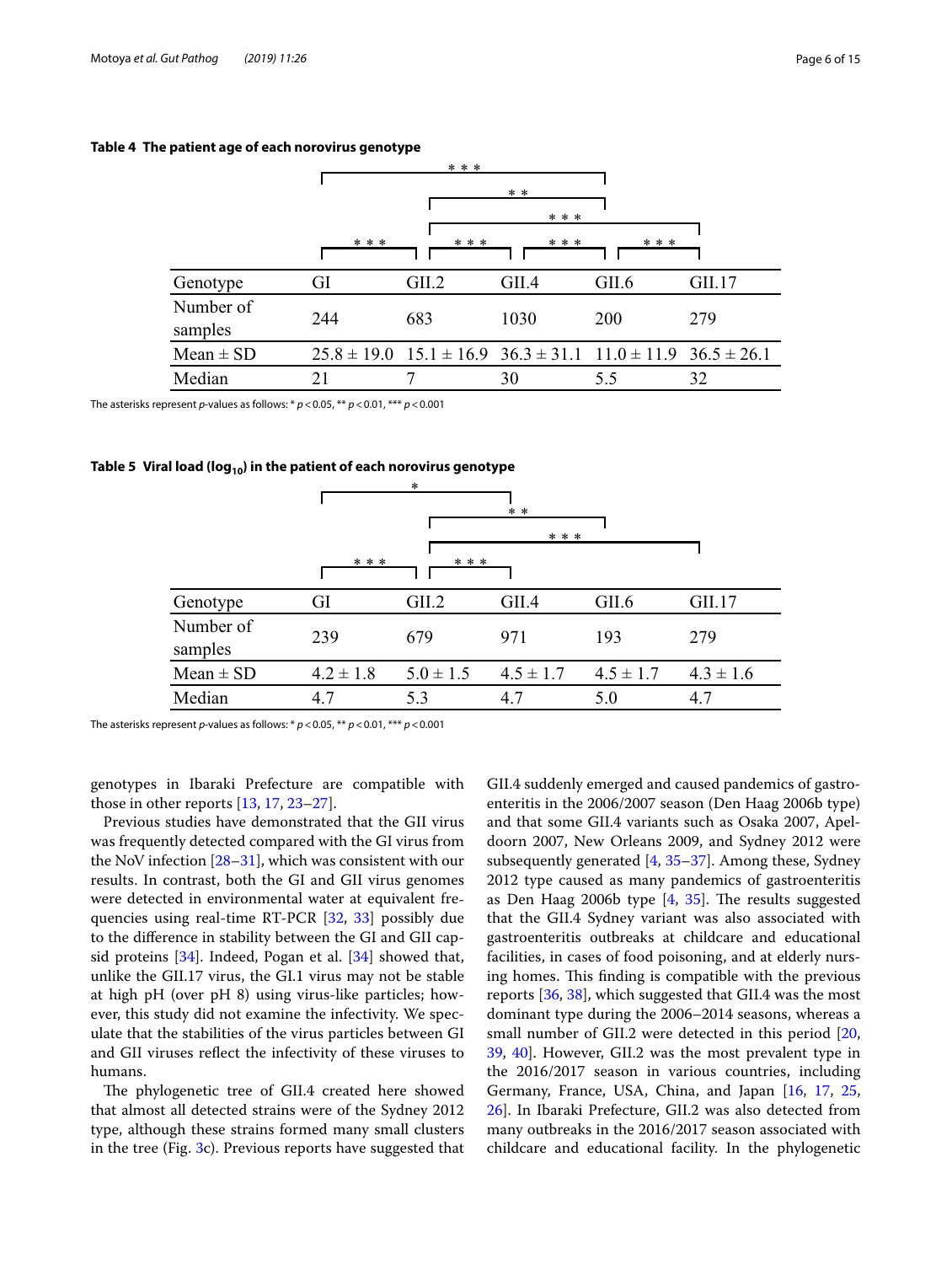

<span id="page-6-0"></span>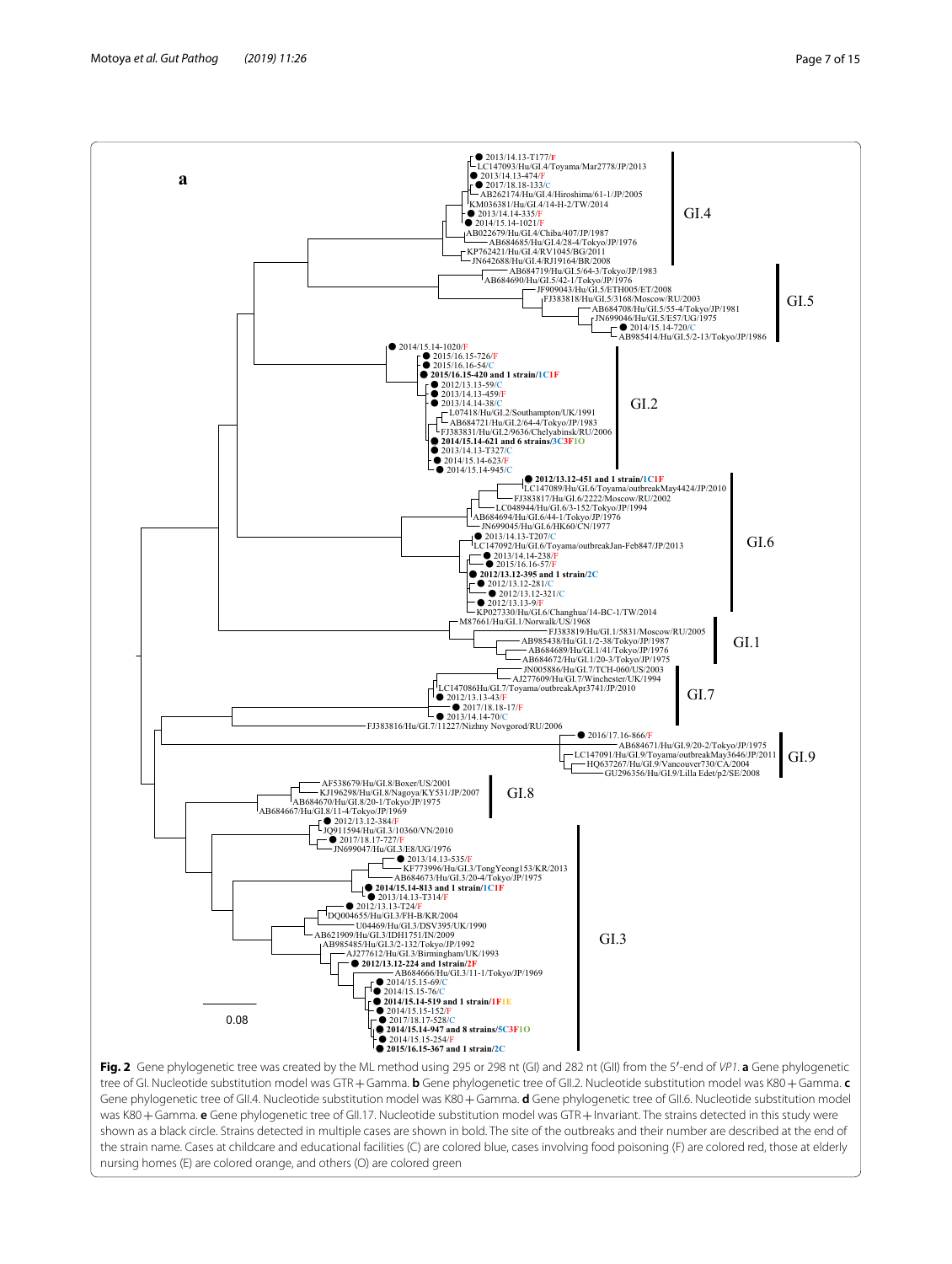

**Fig. 2 continued**

tree created here, distinct clusters were formed by the GII.2 strains detected in the 2016/2017 season and those from other seasons  $[20, 40]$  $[20, 40]$  $[20, 40]$  $[20, 40]$ . It is suggested that the GII.2 strains detected in the 2016/2017 season were recombinant, which is compatible with the fndings from very recent studies [[16\]](#page-13-18). Although we did not examine the polymerase type of the present GII.2 strains, such recombination may have been associated with the prevalence of GII.2 in Ibaraki Prefecture. Next, GII.17 was detected from the 2013/2014 season onwards, which was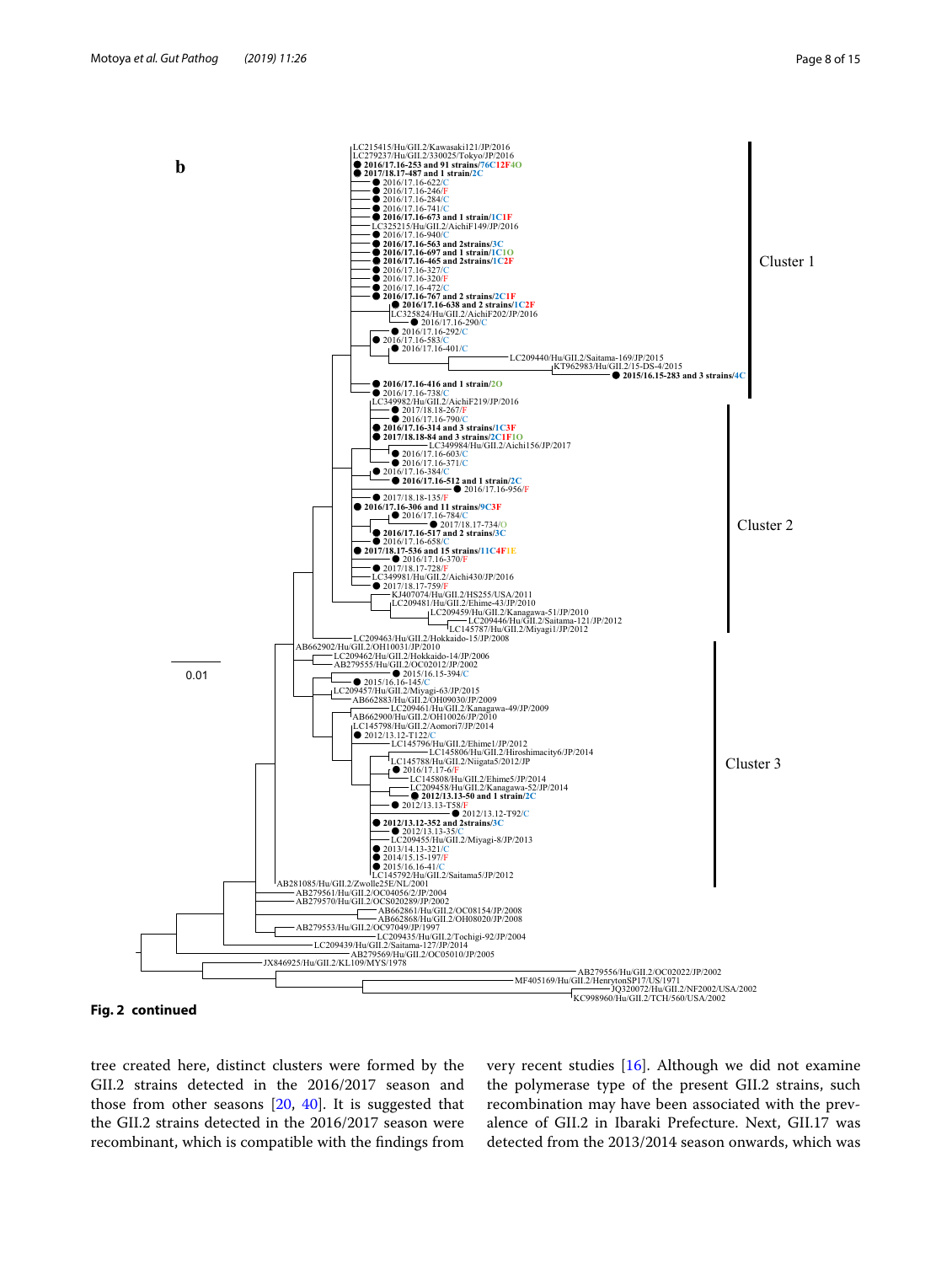

**Fig. 2 continued**

associated with many food poisoning outbreaks in Iba-raki (Table [3](#page-3-0)). Moreover, the periods of greatest prevalence difered between GII.17 and other genotypes such as GII.2, GII.4, and GII.6 (Fig. [1\)](#page-4-0). The reason for this is not understood, but this fnding is also compatible with previous reports [[41](#page-14-17), [42\]](#page-14-18).

Next, we examined the viral loads among infections with viruses of various genotypes including GII.2,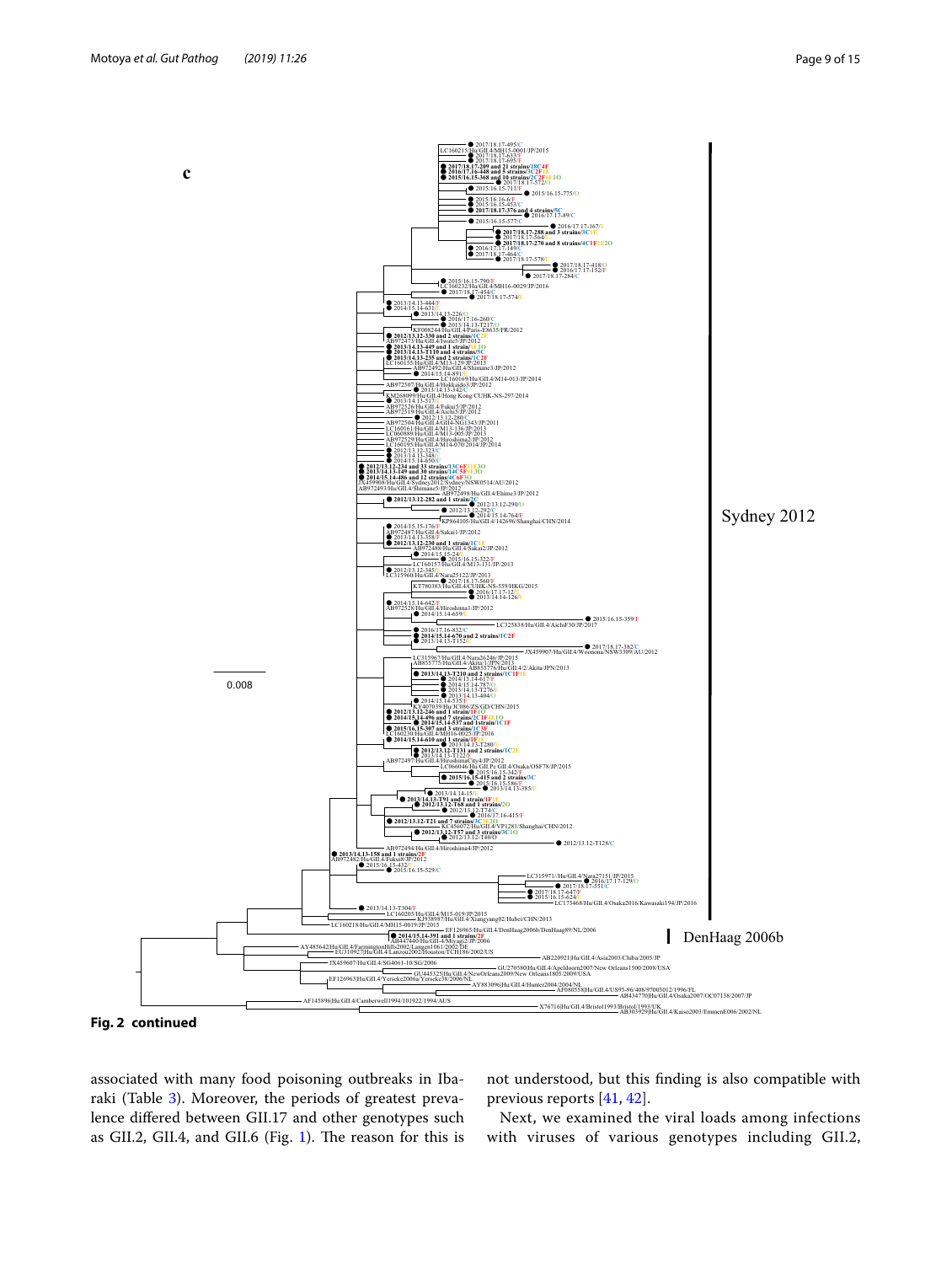

#### **Fig. 2 continued**

GII.4, GII.6, and GII.17. The results showed that the viral loads of GII.2 were higher than for the other genotypes and the age of patients infected with HuNoV GII.6 was lower than for the other genotypes. Previous reports suggested that the HuNoV viral loads in feces are associated with the age and immunity status of the hosts, although the reasons for this are not known [[43](#page-14-19), [44\]](#page-14-20). Although there are few previous reports describing the viral load of HuNoV, the propagation rate of GII.2 may not be higher than that of other genotypes [[45](#page-14-21), [46\]](#page-14-22). A possible reason for this is that we did not examine the differences in propagation among the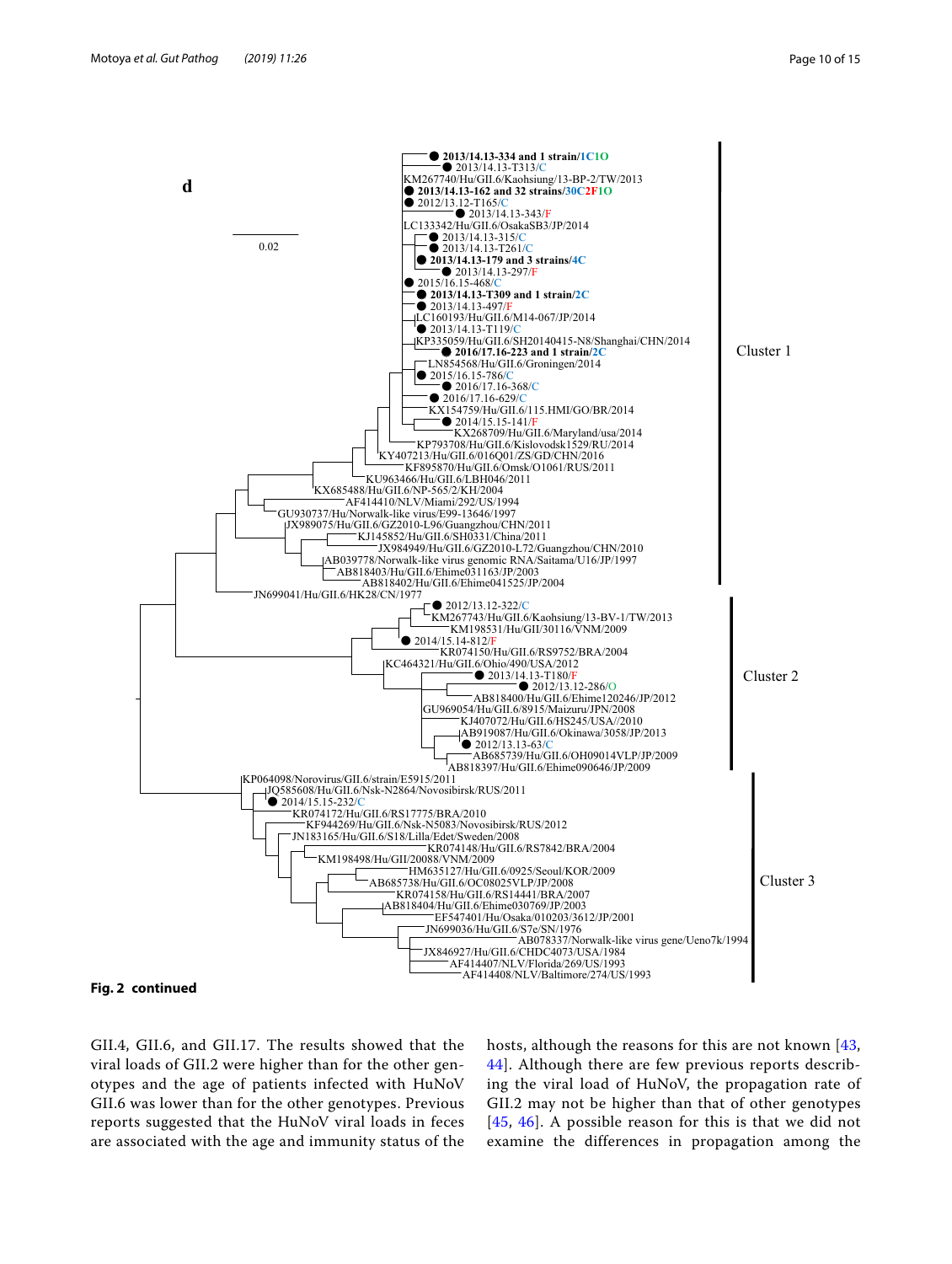

#### **Fig. 2 continued**

genotypes and did not take into account the number of days since the patient had developed symptoms in this study. Moreover, the methods used in this study possibly cannot be used to analyze samples containing low numbers of the NoV genomes (approximately > 10 copies/experiment). However, if samples contain large numbers of genomes of different NoV genogroups, we may be able to analyze genotypes of plural NoV genogroup in each sample. In this study, we could analyze plural NoV genogroups in 23 samples of 19 cases. Currently, Next Generation Sequencing is expensive; therefore, in this study, we used conventional methods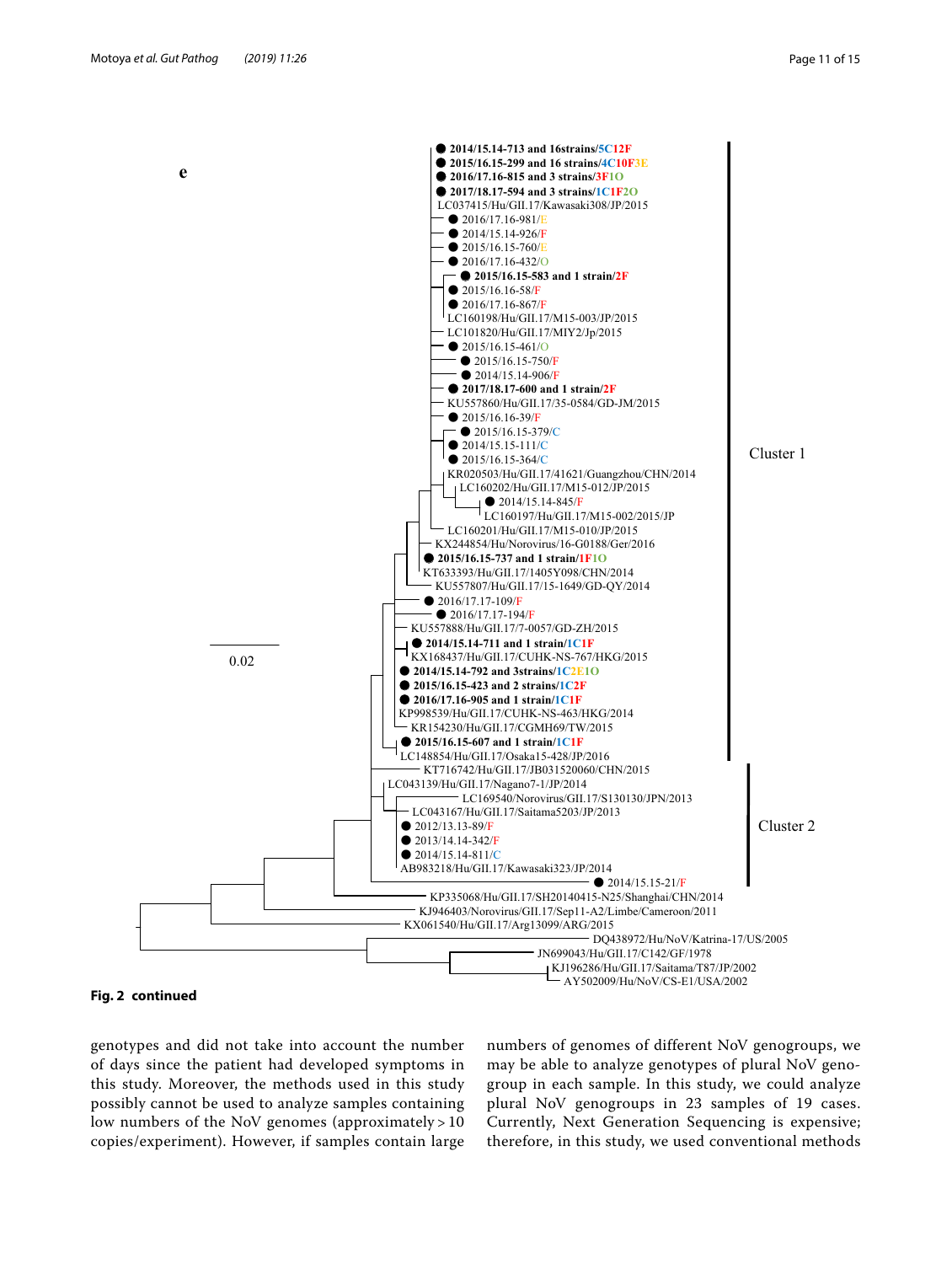

<span id="page-11-0"></span>strains. **b** GII.2 was analyzed for a total of 48 strains. **c** GII.4 was analyzed for a total of 92 strains. **d** GII.6 was analyzed for a total of 22 strains. **e** GII.17 was analyzed for a total of 23 strains. The vertical axis shows the number of sequence pairs, and the horizontal axis shows the pairwise distance. Blue indicates diferent clusters, and gray indicates the same cluster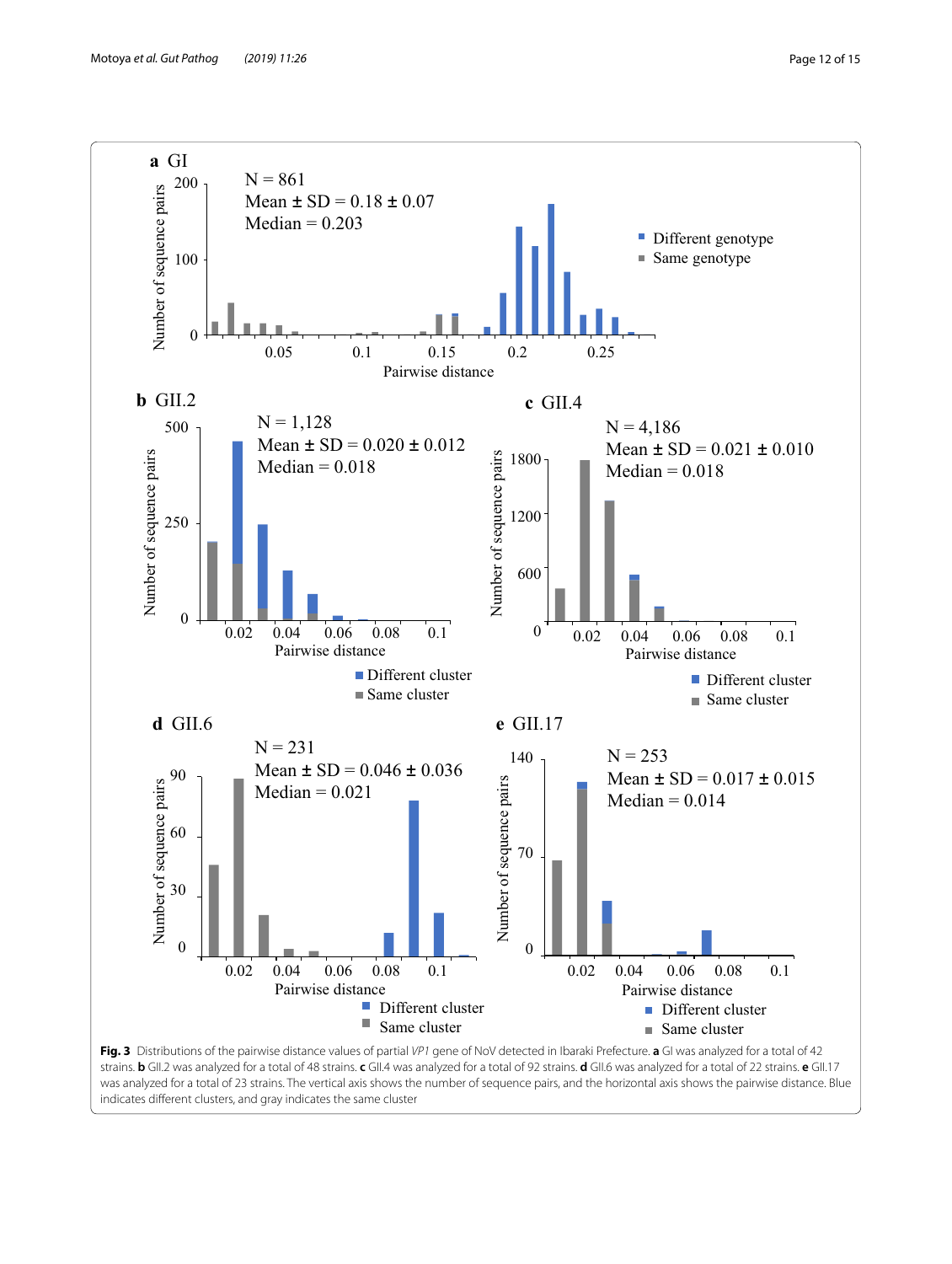to analyze the samples as previously described [[47\]](#page-14-23). Thus, further studies may be needed to clarify the epidemiology of HuNoV.

# **Conclusions**

We showed in this study that many HuNoV genotypes, including GII.2, GII.4, GII.6, and GII.17, were associated with various types of outbreak sites (at childcare and educational facilities, in cases of food poisoning, and at elderly nursing homes) in this study. These genotypes emerged in recent years, and they exhibited distinct patterns of prevalence. Moreover, diferences in the outbreak sites and viral load of patients were identifed among the genotypes. To better understand the molecular epidemiology of HuNoV infection, ongoing molecular epidemiological studies may be needed.

### **Methods**

# **Sample collection**

Fecal specimens and patient information were collected for the following two types of outbreak cases among the surveillance system in Ibaraki Prefecture in Japan: (1) group cases that suspected outbreaks of human-tohuman infectious disease and (2) group cases that suspected outbreaks of foodborne infectious disease. Public health centers collected information and specimens from the patients in both cases. In this study, we targeted population outbreak patients; therefore, whether the patients were administered to hospitals remains unknown. Patients without data on sex and age were omitted, and a total of 4588 specimens were collected by surveillance in the six seasons from September 2012 to August 2018 (Table [1](#page-1-0)).

#### **Epidemiological data analyses**

For each genotype, we compared and considered the epidemiological data of specimens positive for HuNoV GII (season, age group, viral load, and site of infection). Infection cases were classifed into the following four groups regarding the site of infection as well as the age of the patients: (1) kindergarten, nursery school, and primary school (childcare and educational facilities: C), (2) suspected food poisoning (F), (3) elderly nursing homes  $(E)$ , and  $(4)$  others  $(O)$ .

In this study, food poisoning was defned as the outbreaks of the gastroenteritis due to foods served for commercial purposes from the food provision facility.

# **Detecting norovirus GII, sequencing, and genotyping**

Fecal specimens were adjusted to 10 wt% with phosphate-buffered saline and centrifuged at  $10,000\times g$  for 10 min at 4 °C. The nucleic acids were extracted from the supernatant using QIAamp Viral RNA Mini Kit (Qiagen). Subsequently, complementary DNA (cDNA) was prepared by reverse transcription using PrimeScript<sup>™</sup> RT Reagent Kit (Perfect Real Time) (Takara Bio). It was then used for quantitative polymerase chain reaction (q-PCR), which was performed using the TaqMan probe PCR system as described previously [\[48](#page-14-24)].

All RNA for which HuNoV GI and GII were determined to be positive by q-PCR was amplifed using the PrimeScript™ II High Fidelity One Step RT-PCR Kit (Takara Bio) with G1SKF/G1SKR and G2SKF/G2SKR primers, respectively  $[47]$  $[47]$ . The nucleic acid sequence of the PCR product was determined by direct sequencing using the BigDye Terminator v3.1 Cycle Sequencing Kit (Thermo Fisher Scientific). The resulting sequence was genotyped using the Norovirus Genotyping Tool [[49\]](#page-14-25). If the genotypes were the same among samples collected in the same case, one sequence was selected, and a dataset of the gene sequence was prepared.

#### **Calculation of pairwise distance**

We analyzed pairwise distances to assess the genetic distances between human GII strains detected in Ibaraki Prefecture. Among the viral genes, 100% matched strains were omitted and pairwise distance values were calcu-lated using MEGA 6 [\[50\]](#page-14-26).

#### **Phylogenetic tree analysis**

The obtained gene sequence was compiled for each genotype, and a dataset was obtained by adding standard strains. We revealed the nucleotide substitution model with KAKUSAN  $4 \times 51$  and performed a phylogenetic tree analysis using the maximum likelihood method with MEGA 6  $[50]$ . The strains detected in this study are indicated as a black circle. When 100% homologous sequence strains were detected in the same season, only one strain was retained and indicated in bold; the other sequence(s) was omitted from the dataset. The sites regarding the outbreaks and their number are described at the end of the strain name. In addition, cases involving childcare and educational facilities (C) are colored blue, those involving cases of food poisoning (F) are colored red, those at elderly nursing homes (E) are colored orange, and others (O) are colored green.

#### **Statistical analysis**

Statistical analysis was performed using EZR software [[52\]](#page-14-28). After conducting the Kruskal–Wallis test as a statistical analysis on the age and viral load distribution of patients in each genotype, Holm's multiple comparison test was performed.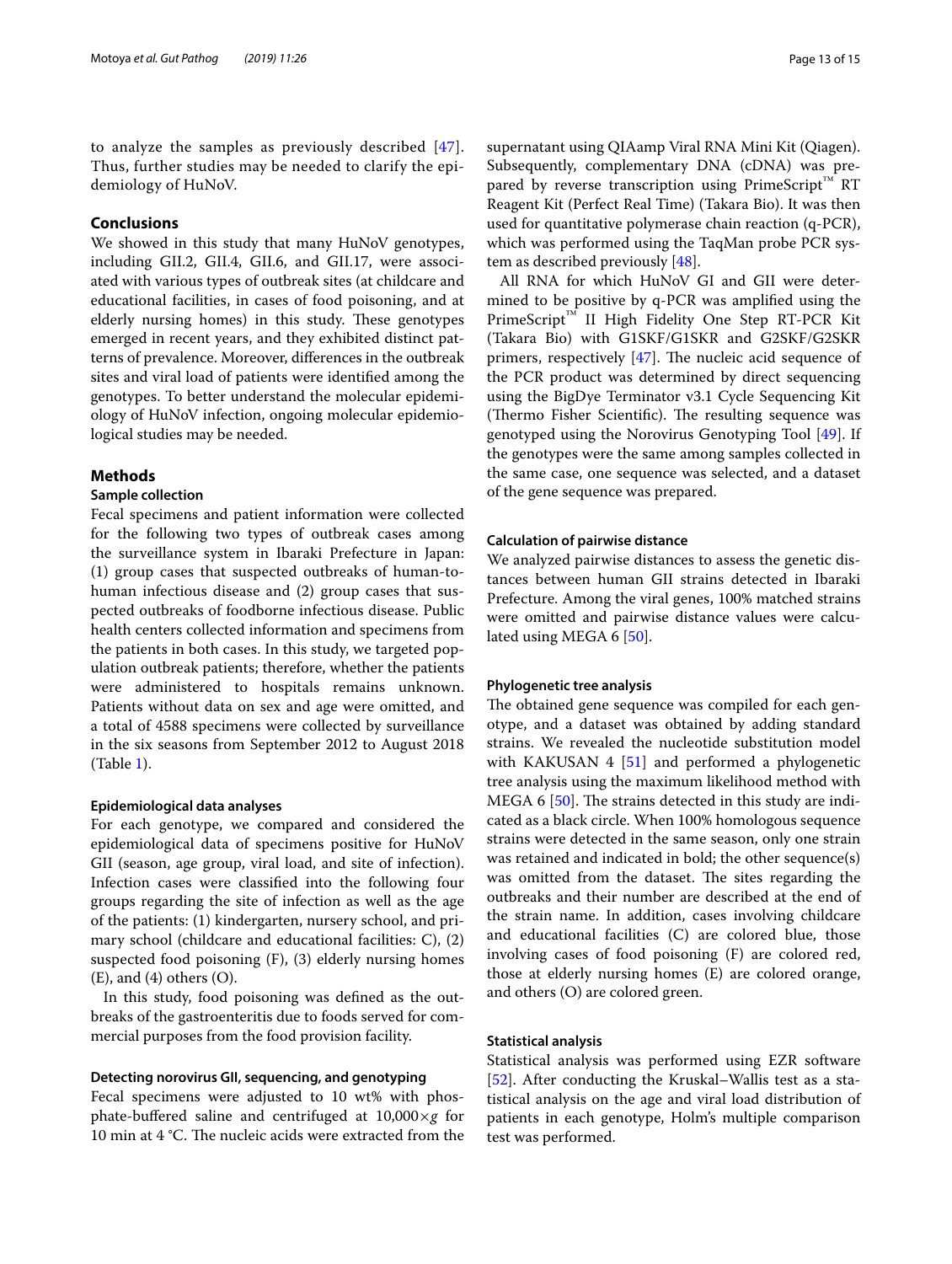#### **Abbreviations**

HuNoV: human norovirus; GI: genogroup I; GII: genogroup II; PCR: polymerase chain reaction; cDNA: complementary DNA; q-PCR: real-time polymerase chain reaction; ML: maximum likelihood.

#### **Acknowledgements**

Not applicable.

#### **Authors' contributions**

TM was responsible for all sample preparation and testing and performed data collection and manuscript preparation. MU, AS, KG, and ID provided valuable assistance in sample preparation. SF, NN, and YI edited the manuscript and obtained necessary funding. KO, JA, YM, and TI drafted and revised the manuscript. AR, NS, and KK provided signifcant input into decisions regarding manuscript content, editing, and manuscript preparation. HK designed and supervised the overall study, as well as conceptualized, drafted, and revised the manuscript. All authors read and approved the fnal manuscript.

#### **Funding**

Not applicable.

#### **Availability of data and materials**

All data generated or analyzed during this study are included in this published article (and its Additional fles).

#### **Ethics approval and consent to participate**

The study protocol was approved by Ibaraki Prefecture Epidemiological Research Joint Ethics Review Committee, Ibaraki, Japan (Approval Number: H30-1).

#### **Competing interests**

The authors declare that they have no competing interests.

#### **Author details**

<sup>1</sup> Ibaraki Prefectural Institute of Public Health, Ibaraki, Japan.<sup>2</sup> Faculty of Veterinary Medicine, Kitasato University, Aomori, Japan. <sup>3</sup> Gunma Paz University Graduate School of Health Science, Gunma 370‑0006, Japan. 4 Department of Respiratory Medicine, Kyorin University School of Medicine, Tokyo, Japan.<br><sup>5</sup> Kawasaki City Institute for Public Health, Kawasaki, Kanagawa, Japan.<br><sup>6</sup> Takasaki City Public Health Center, Gunma, Japan. <sup>7</sup> Department of Biodefence Research, Yokohama City University Graduate School of Medicine, Kanagawa, Japan. <sup>8</sup> Laboratory of Viral Infection I, Kitasato Institute for Life Sciences, Kitasato University, Tokyo, Japan. 9 Infectious Disease Surveillance Center, National Institute of Infectious Diseases, Tokyo, Japan.

#### Received: 28 November 2018 Accepted: 2 May 2019 Published online: 24 May 2019

#### **References**

- <span id="page-13-0"></span>1. Green KY. Caliciviridae: the noroviruses, Ch. 20. In: Knipe DM, Howley PM, editors. Fields virology, vol. 1. 6th ed. Philadelphia: Wolters Kluwer Health/ Lippincott Williams & Wilkins Press; 2013. p. 582–608.
- <span id="page-13-1"></span>2. Kobayashi M, Matsushima Y, Motoya T, Sakon N, Shigemoto N, Okamoto-Nakagawa R, Nishimura K, Yamashita Y, Kuroda M, Saruki N, Ryo A, Saraya T, Morita Y, Shirabe K, Ishikawa M, Takahashi T, Shinomiya H, Okabe N, Nagasawa K, Suzuki Y, Katayama K, Kimura H. Molecular evolution of the capsid gene in human norovirus genogroup II. Sci Rep. 2016;6:29400. [https://doi.org/10.1038/srep29400.](https://doi.org/10.1038/srep29400)
- <span id="page-13-2"></span>3. Kobayashi M, Yoshizumi S, Kogawa S, Takahashi T, Ueki Y, Shinohara M, Mizukoshi F, Tsukagoshi H, Sasaki Y, Suzuki R, Shimizu H, Iwakiri A, Okabe N, Shirabe K, Shinomiya H, Kozawa K, Kusunoki H, Ryo A, Kuroda M, Katay‑ ama K, Kimura H. Molecular evolution of the capsid gene in norovirus genogroup I. Sci Rep. 2015;5:13806.<https://doi.org/10.1038/srep13806>.
- <span id="page-13-3"></span>4. Vinjé J. Advances in laboratory methods for detection and typing of norovirus. J Clin Microbiol. 2015;53:373–81. [https://doi.org/10.1128/](https://doi.org/10.1128/JCM.01535-14) [JCM.01535-14.](https://doi.org/10.1128/JCM.01535-14)
- <span id="page-13-4"></span>5. Kumazaki M, Usuku S. Genetic analysis of norovirus GII.4 variant strains detected in outbreaks of gastroenteritis in Yokohama, Japan, from the 2006–2007 to the 2013–2014 Seasons. PLoS ONE. 2015;10:e0142568. <https://doi.org/10.1371/journal.pone.0142568>.
- <span id="page-13-17"></span>6. Sakon N, Yamazaki K, Nakata K, Kanbayashi D, Yoda T, Mantani M, Kase T, Takahashi K, Komano J. Impact of genotype-specifc herd immunity on the circulatory dynamism of norovirus: a 10-year longitudinal study of viral acute gastroenteritis. J Infect Dis. 2016;211:879–88.
- <span id="page-13-5"></span>Xue C, Pan L, Zhu W, Wang Y, Fu H, Cui C, Lu L, Qiao S, Xu B. Molecular epidemiology of genogroup II norovirus infections in acute gastroenteritis patients during 2014–2016 in Pudong New Area, Shanghai, China. Gut Pathog. 2018;10:7.<https://doi.org/10.1186/s13099-018-0233-1>.
- <span id="page-13-6"></span>8. Qiao N, Wang XY, Liu L. Temporal evolutionary dynamics of norovirus GII.4 variants in China between 2004 and 2015. PLoS ONE. 2016;11:e0163166. <https://doi.org/10.1371/journal.pone.0163166>.
- <span id="page-13-7"></span>Romero C, Tinoco YO, Loli S, Razuri H, Soto G, Silva M, Galvan P, Kambhampati A, Parashar UD, Kasper MR, Bausch DG, Simons MP, Lopman B. Incidence of norovirus-associated diarrhea and vomiting disease among children and adults in a community cohort in the Peruvian Amazon Basin. Clin Infect Dis. 2017;65:833–9. [https://doi.org/10.1093/cid/cix423.](https://doi.org/10.1093/cid/cix423)
- <span id="page-13-8"></span>10. Bruggink LD, Moselen JM, Marshall JA. The molecular epidemiology of norovirus outbreaks in Victoria, 2014 to 2015. Commun Dis Intell Q Rep. 2017;41:E21–32.
- 11. Cannon JL, Barclay L, Collins NR, Wikswo ME, Castro CJ, Magaña LC, Gregoricus N, Marine RL, Chhabra P, Vinjé J. Genetic and epidemiologic trends of norovirus outbreaks in the United States from 2013 to 2016 demonstrated emergence of novel GII.4 recombinant viruses. J Clin Microbiol. 2017;55:2208–21.<https://doi.org/10.1128/jcm.00455-17>.
- <span id="page-13-9"></span>12. Suzuki Y, Doan YH, Kimura H, Shinomiya H, Shirabe K, Katayama K. Predicting genotype compositions in norovirus seasons in Japan. Microbiol Immunol. 2016;60:418–26. [https://doi.org/10.1111/1348-0421.12384.](https://doi.org/10.1111/1348-0421.12384)
- <span id="page-13-10"></span>13. Matsushima Y, Ishikawa M, Shimizu T, Komane A, Kasuo S, Shinohara M, Nagasawa K, Kimura H, Ryo A, Okabe N, Haga K, Doan YH, Katayama K, Shimizu H. Genetic analyses of GII.17 norovirus strains in diarrheal disease outbreaks from December 2014 to March 2015 in Japan reveal a novel polymerase sequence and amino acid substitutions in the capsid region. Euro Surveill. 2015;20:21173.
- <span id="page-13-11"></span>14. Sakon N, Sadamasu K, Shinkai T, Hamajima Y, Yoshitomi H, Matsushima Y, Takada R, Terasoma F, Nakamura A, Komano J, Nagasawa K, Shimizu H, Katayama K, Kimura H. Foodborne outbreaks caused by human norovirus GII.P17-GII.17-contaminated Nori, Japan, 2017. Emerg Infect Dis. 2018;24:920–3. [https://doi.org/10.3201/eid2405.171733.](https://doi.org/10.3201/eid2405.171733)
- <span id="page-13-12"></span>15. Ao Y, Cong X, Jin M, Sun X, Wei X, Wang J, Zhang Q, Song J, Yu J, Cui J, Qi J, Tan M, Duan Z. Genetic analysis of re-emerging GII.P16-GII.2 noroviruses in 2016–2017 in China. J Infect Dis. 2018. [https://doi.org/10.1093/infdis/](https://doi.org/10.1093/infdis/jiy182) [jiy182](https://doi.org/10.1093/infdis/jiy182).
- <span id="page-13-18"></span>16. Nagasawa K, Matsushima Y, Motoya T, Mizukoshi F, Ueki Y, Sakon N, Murakami K, Shimizu T, Okabe N, Nagata N, Shirabe K, Shinomiya H, Suzuki W, Kuroda M, Sekizuka T, Ryo A, Fujita K, Oishi K, Katayama K, Kimura H. Phylogeny and immunoreactivity of norovirus GII.P16-GII.2, Japan, Winter 2016–17. Emerg Infect Dis. 2018;24:144–8.
- <span id="page-13-13"></span>17. Niendorf S, Jacobsen S, Faber M, Eis-Hübinger AM, Hofmann J, Zimmermann O, Höhne M, Bock CT. Steep rise in norovirus cases and emergence of a new recombinant strain GII.P16-GII.2, Germany, winter 2016. Euro Surveill. 2016;22:30447. [https://doi.org/10.2807/1560-7917.](https://doi.org/10.2807/1560-7917.es.2017.22.4.30447) [es.2017.22.4.30447](https://doi.org/10.2807/1560-7917.es.2017.22.4.30447).
- <span id="page-13-14"></span>18. Siebenga JJ, Vennema H, Zheng DP, Vinjé J, Lee BE, Pang XL, Ho EC, Lim W, Choudekar A, Broor S, Halperin T, Rasool NB, Hewitt J, Greening GE, Jin M, Duan ZJ, Lucero Y, O'Ryan M, Hoehne M, Schreier E, Ratcliff RM, White PA, Iritani N, Reuter G, Koopmans M. Norovirus illness is a global problem: emergence and spread of norovirus GII.4 variants, 2001–2007. J Infect Dis. 2009;200:802–12. [https://doi.org/10.1086/605127.](https://doi.org/10.1086/605127)
- <span id="page-13-15"></span>19. Zhirakovskaia EV, Tikunov AY, Bodnev SA, Klemesheva VV, Netesov SV, Tikunova NV. Molecular epidemiology of noroviruses associated with sporadic gastroenteritis in children in Novosibirsk, Russia, 2003–2012. J Med Virol. 2015;87:740–53.<https://doi.org/10.1002/jmv.24068>.
- <span id="page-13-16"></span>20. Nagasawa K, Matsushima Y, Motoya T, Mizukoshi F, Ueki Y, Sakon N, Murakami K, Shimizu T, Okabe N, Nagata N, Shirabe K, Shinomiya H, Suzuki W, Kuroda M, Sekizuka T, Suzuki Y, Ryo A, Fujita K, Oishi K, Katayama K, Kimura H. Genetic analysis of human norovirus strains in Japan in